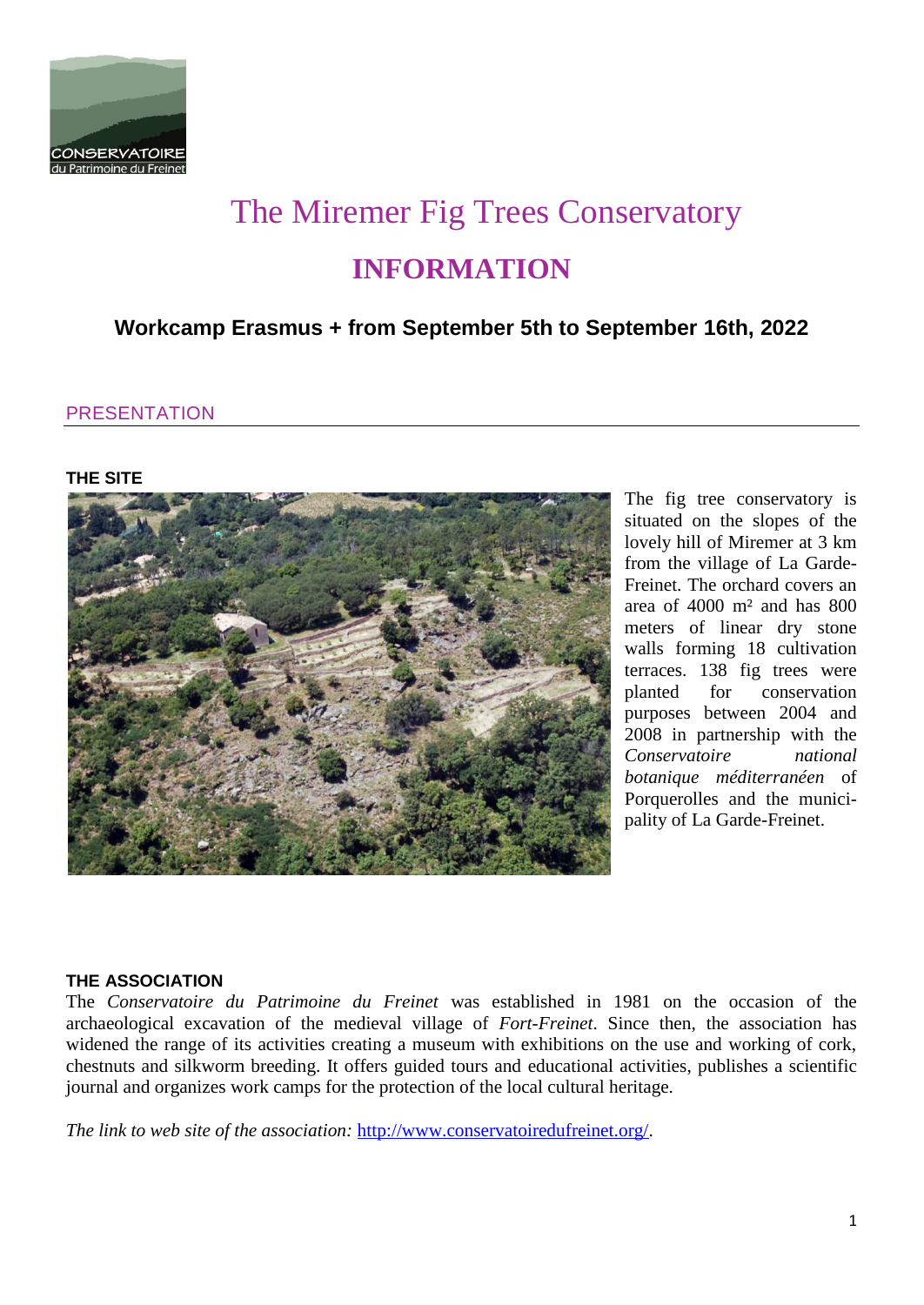## **CHARTER AND PHILOSOPHY OF THE VOLUNTEERS' WORK CAMP**

The conception of this volunteers' work camp is in line with the ethics of the *Rempart* work camps, a union of 170 associations acting for preservation and development of the cultural heritage. The moral objective is to take on a collective action, source of development and social link, while encouraging access to all without discrimination. It's also a cultural project that uses the local heritage as a backup for education and training of sometimes forgotten techniques and that aims to make citizens safeguard our common heritage and ensure its transmission to future generations.

Our work camps are open to all people, men, women, adults, without skills or qualification, of good physical health and with a real motivation to preserve and develop cultural heritage and to live in a group.

## YOUR STAY: WORKSITE, LEISURE, ACCOMMODATION

#### **WORK TASKS**

The worksite focuses on the dry stone walls of the terraces which have suffered from time and on the general improvement of the paths and the plantation of the fig trees. Common tasks will alternate with individual activities or work in small groups. Everyone participates in turn in the restoration of the dry stone walls, a technique you will learn, in the cleaning of the walls covered by vegetation (sarsaparilla) and in the care of the fig trees.

#### **STAFF**

Work camp supervisor and technical leader: Laurent Boudinot Technical supervisor and technical leader: Alain Bouvard Activity leader: Laura Mirante Kitchen Chef: Solange Mariotti **Languages spoken:** French, Italian, Spanish and English

You will be taken in charge by technical supervisors every day on the worksite. On evenings and weekends, you'll refer to the activity leader. In case of a problem, site supervisor will be available at any time.

## **WORK ORGANIZATION**

The worksite will be open on Monday, Tuesday, Thursday and Friday according to the following times:

- 7 am: breakfast
- 8 am: departure by car to the worksite
- $\bullet$  10.30-10.45 am: break
- $\bullet$  12.30 am: picnic
- 1.30 pm: resumption of work
- $\bullet$  3-3.45 pm: break
- 4.30 pm: return to the lodging (free time, shower, *etc.*)
- 7 pm: evening meal

#### **LEISURE**

Leisure days are Wednesday, Saturday and Sunday.

Depending on the weather conditions and the motivation of the group we suggest visits of places and sites of interest in the commune of La Garde-Freinet (the "*castrum" of Fort-Freinet, the apiary of Blay, the windmill of Adrech, etc.*) or in the region (Carthusian Monastery of *la Verne*, Abbey of *Thoronet, etc.*). We can also do walks in the Maures Mountains or on the seaside and enjoy the benefits of the beach.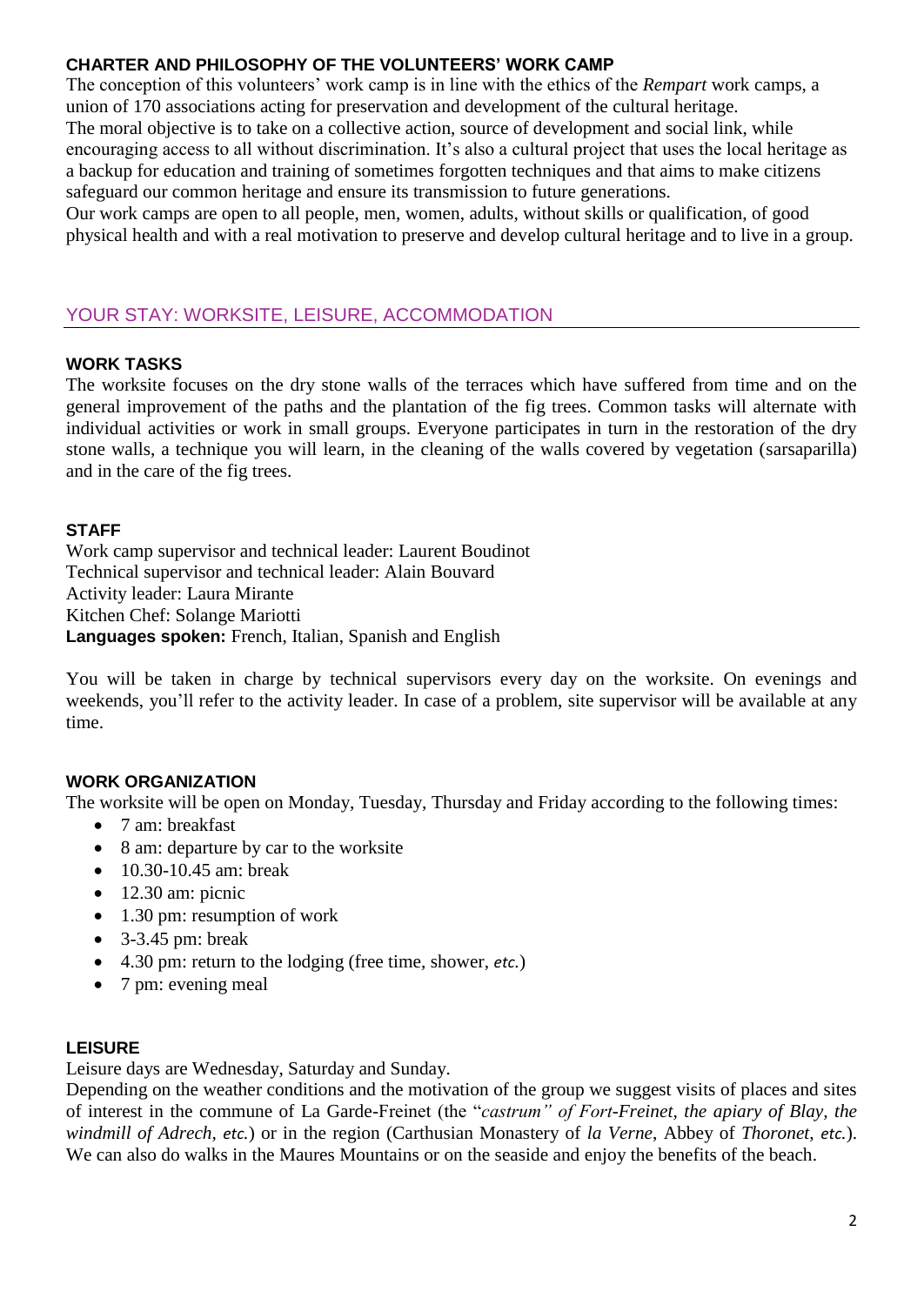## **MEALS AND ORGANIZATION OF COLLECTIVE LIFE**

We pay particular attention to the quality of our food that we consume in a responsible manner by favoring the supply from local producers in short and organic circuits.

Two volunteers will be determined every day in turn to assist the chef prepare the meals and help accomplish maintenance tasks. The meals are taken in the lodging. A picnic will be prepared for lunchtime on the days spent on the worksite and for whole-day weekend outings.

People who are intolerant to certain foods or who must follow a strict diet are asked to let us know as soon as possible.

## **ACCOMMODATION**

Accommodation in collective lodgings in a holiday village located close to the village of La Garde-Freinet. The lodgings consist of rooms for 2 to 6 persons, with bathrooms and toilets. Only blankets will be provided. Bring two pairs of sheets and towels.

## **HEALTH**

It is recommended that participants be up to date with their vaccinations, in particular tetanus toxoid, and, for European people, to obtain the European Health Insurance Card.

## **TO KNOW MORE ABOUT THE REGION**

Some links

- Tourist information of La Garde-Freinet:<https://la-garde-freinet-tourisme.fr/>
- Commune of La Garde-Freinet:<http://lgf83.fr/>
- Golfe de Saint-Tropez Tourisme Promotion Agency: [https://www.golfe-saint-tropez](https://www.golfe-saint-tropez-information.com/)[information.com/](https://www.golfe-saint-tropez-information.com/)

## IN PRACTICAL TERMS

## **ESSENTIAL AND NECESSARY ITEMS**

- passport or identity document;
- several covid-19 protective masks, preferably washable;
- sturdy working clothes, including trousers ;
- security shoes (or at least hiking shoes) ;
- Leather gardening gloves
- a pair of bed sheets of 90cm or a sleeping bag;
- towel and toiletries;
- comfortable clothes for leisure and nature walks, and warm clothes for the evening;
- Rainwear and a windbreaker;
- hat and sun cream;
- Swim suit and towel ;
- A headlamp;
- Cooking recipes from your country.

## **REGISTRATION FEES**

2-weeks work camp: 30 Euros (to be paid via the [Rempart site\)](https://www.rempart.com/participer-a-un-chantier/rechercher-chantier-benevoles-restauration-patrimoine/session/6765_session-erasmus-2022/).